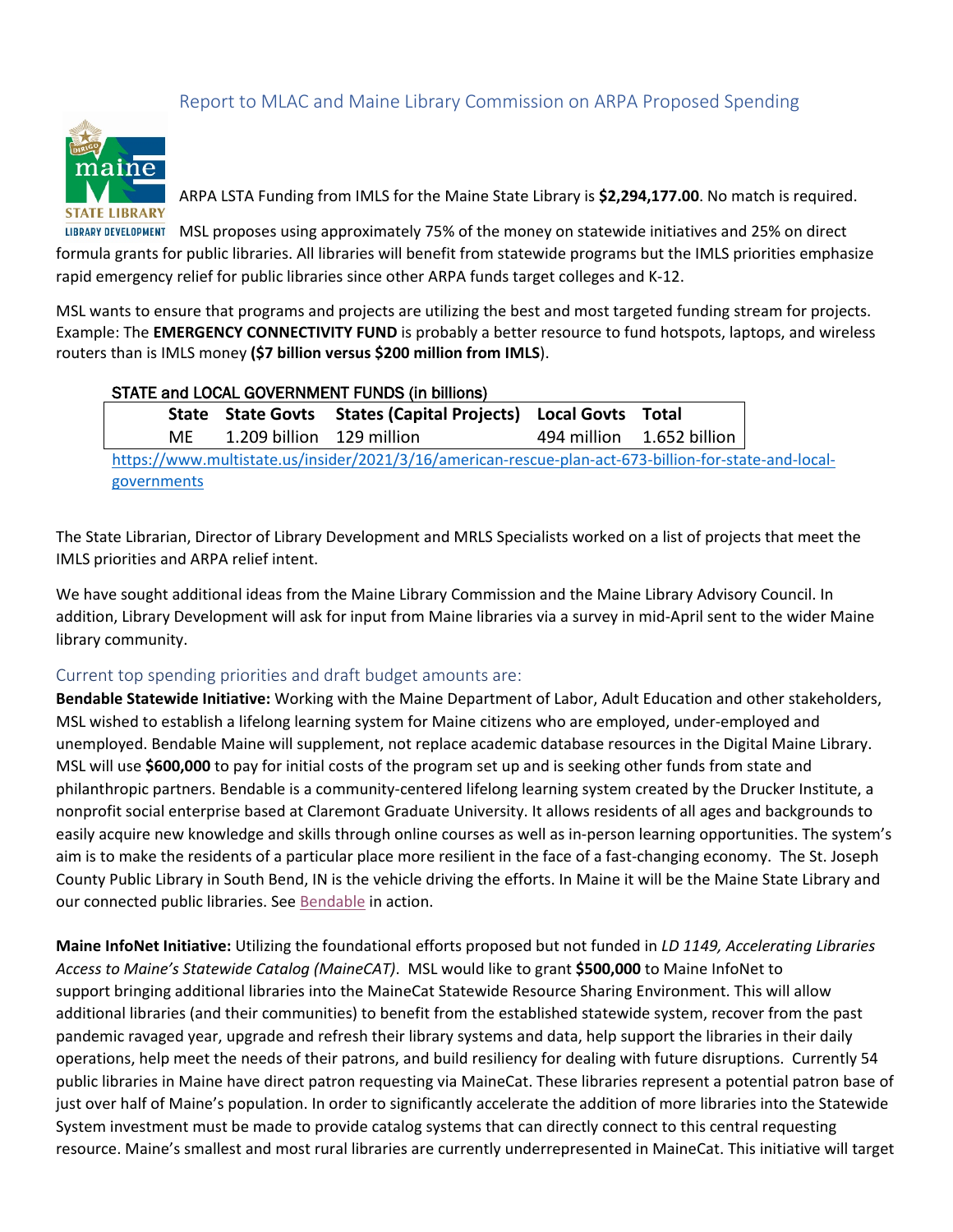these libraries while also strengthening and reimagining existing partnerships and systems. Support for physical sharing of items as well as new modes of sharing digital resources will be addressed.

**Direct Formula Sub Grants to Public Libraries:** Following guidance from IMLS to provide swift and direct relief to libraries as a result of the pandemic, MSL proposes providing direct formula grants to all public libraries. Grant amounts to libraries will be based upon library service population, percent of population living in poverty and free and reduced school lunch program data. Libraries will need to have or obtain a DUNS #. Libraries will be required to submit a report online. Libraries can only spend funds on allowable items that meet the purposes of ARPA funds. Anticipated amount is between **\$580,000 - \$600,000**.

**Grant Management:** MSL proposes to use funds from the 4% designated for Administration to pay for Grant Management Software and a contracted Part-time Grant Administrator at a cost of **\$35,000.**

**Continuance of CARES Act Statewide Initiatives:** Add an additional 2 years for support of: Zoom licenses, Omeka – Contemporary Archives Project and Beanstack for **\$80,000.**

**Geolocation/GeoAuthentication Service:** Contract and test implementation of a geolocation/authentication service for online resources. Current service is through a database vendor and MSL would like to explore a service not tied to a database vendor. In conjunction with Maine InofNet. **\$50,000.**

**Grant to MSL for Van Delivery:** Budget relief so MSL can continue to fund 1 free day for libraries (cost increase and budget cut due to COVID). Add new libraries coming on via Balsam and the Maine InfoNet ARPA initiative. **\$75,000**

## **Beta Projects for Future Statewide Implementation**

**Library Annex and/or Kiosks:** Beta test setting up kiosks to serve as a hotspot and provide other remote services in a rural and/or urban library community. Kiosks would receive an MSLN connection for WIFI, e-book download access, and other services the library would like to provide at a location. Also, setting up a library annex in a town with no library to provide small scale library services. Testing would determine costs and advantages and obstacles before pursuing a larger roll out. **\$30,000**

**Telehealth:** Beta test 2 or more libraries with equipment and other technology to provide telehealth access in rural libraries for their patrons with no highspeed access to video conference with primary care, specialists, and mental health professionals. Beta test would determine best equipment, soundproof rooms, etc. Testing would determine costs and advantages and obstacles before pursuing a larger roll out. **\$30,000**

Discussion:

- 1. Fairest way to construct formula grants?
	- a. LSA combined with Free/Reduced School Lunch and Poverty data?
	- b. Flat amount to each library and then increase amount to libraries based on Free/Reduced School Lunch and Poverty data.
	- c. Or, other suggestions?

Note, IMLS has suggested Free/Reduced School Lunch and E-rate discounts use the same versus poverty % data.

2. Libraries must have a DUNS #, fill out an application, spend money in priority areas only and submit a report online by September 30, 2022 that includes a narrative and financial report.

All funding must meet IMLS and ARPA priorities.

ARPA Spending Priorities

Purpose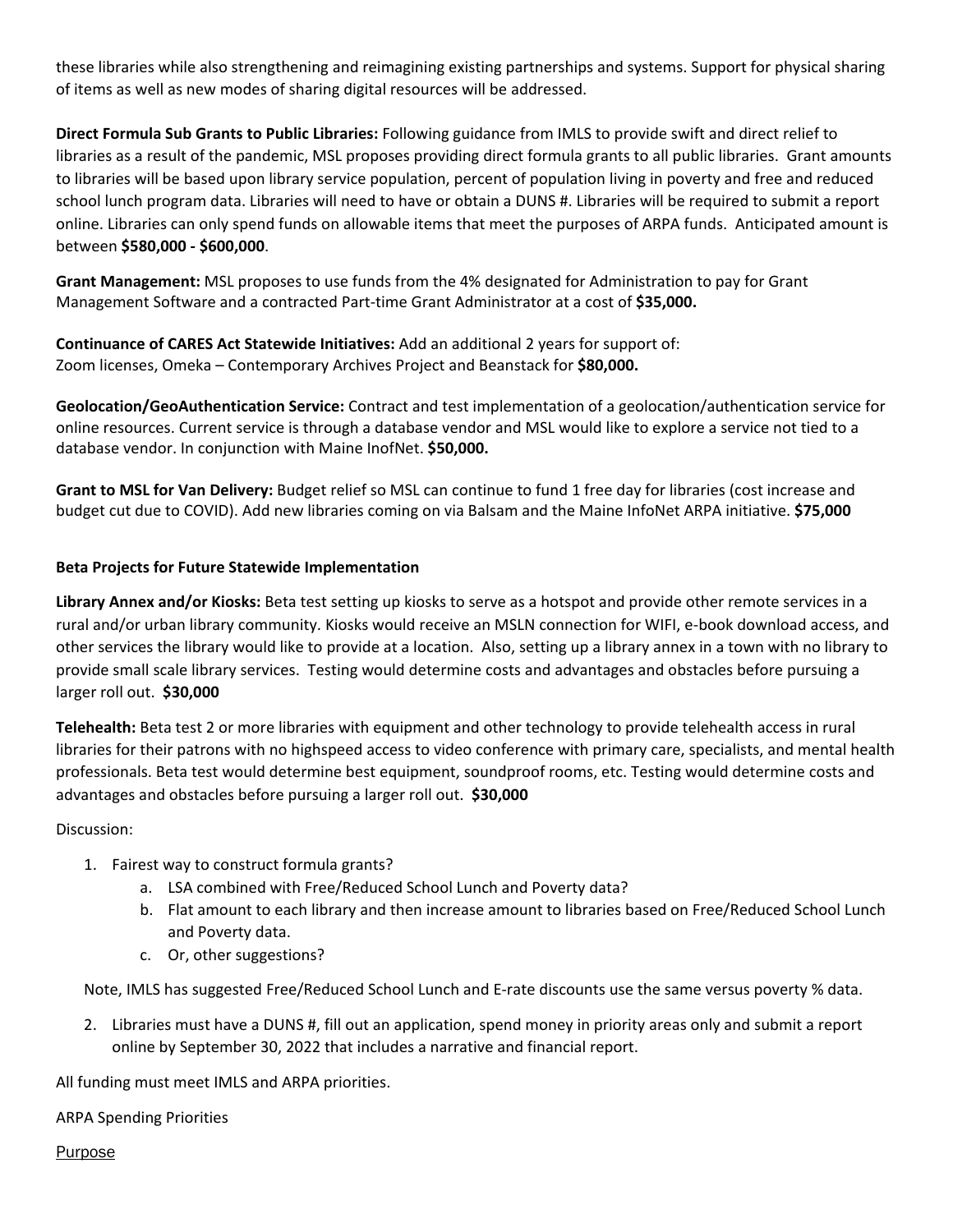To achieve the American Rescue Plan Act's purposes with respect to Grants to States, this funding is to be used by September 30, 2022, in helping communities respond directly and immediately to the pandemic, as well as to related economic and community needs through equitable approaches.  Spending priorities are as follows:

a. First, to enable libraries to reach residents with internet hotspots, accessible Wi-Fi, and other digital inclusion efforts, particularly in support of education, health, and workforce development needs. The following types of data, among others, can inform efforts to reach underserved populations:   

- Poverty/Supplemental Nutrition Assistance Program (SNAP)
- Unemployment
- Broadband availability;

b. Second, to provide rapid emergency relief to libraries across the country, allowing them to safely respond to the pandemic and implement public health protocols;

c. Third, to support library services that meet the needs of communities throughout the U.S., including costs such as personnel, technology, training, materials, supplies, equipment, and associated indirect costs; and

d. With respect to (a), (b), or (c), reach tribal and museum partners best positioned to assist with pandemic response efforts, in addition to traditionally eligible library entities, where appropriate.

| <b>ARPA/LSTA Projects</b>         | ARPA/IMLS<br><b>Priorities</b> | Narrative (To be<br>completed) |
|-----------------------------------|--------------------------------|--------------------------------|
| Bendable                          | A, C                           |                                |
| Infonet                           | C                              |                                |
| Kiosk/Community WIFI - Beta Test  | A, C                           |                                |
| Individual Library Formula Grants | A, B, C                        |                                |
| Telehealth - Beta Test            | Α                              |                                |
| Geolocation                       | A                              |                                |
| Van delivery                      | C                              |                                |
|                                   | Grant                          |                                |
| <b>Grant Management software</b>  | Admin                          |                                |
|                                   | Grant                          |                                |
| <b>Grant Project Manager</b>      | Admin                          |                                |
| <b>Beanstack</b>                  | C                              |                                |
| Zoom                              | A, C                           |                                |
| Omeka                             | C                              |                                |

## Crosswalk of Projects to Priorities

Note: Regarding Priority D. I am considering outreach to the 5 Maine Native American Tribes to see if a formula grant under the Individual Library Formula grants would work, especially for reporting requirements